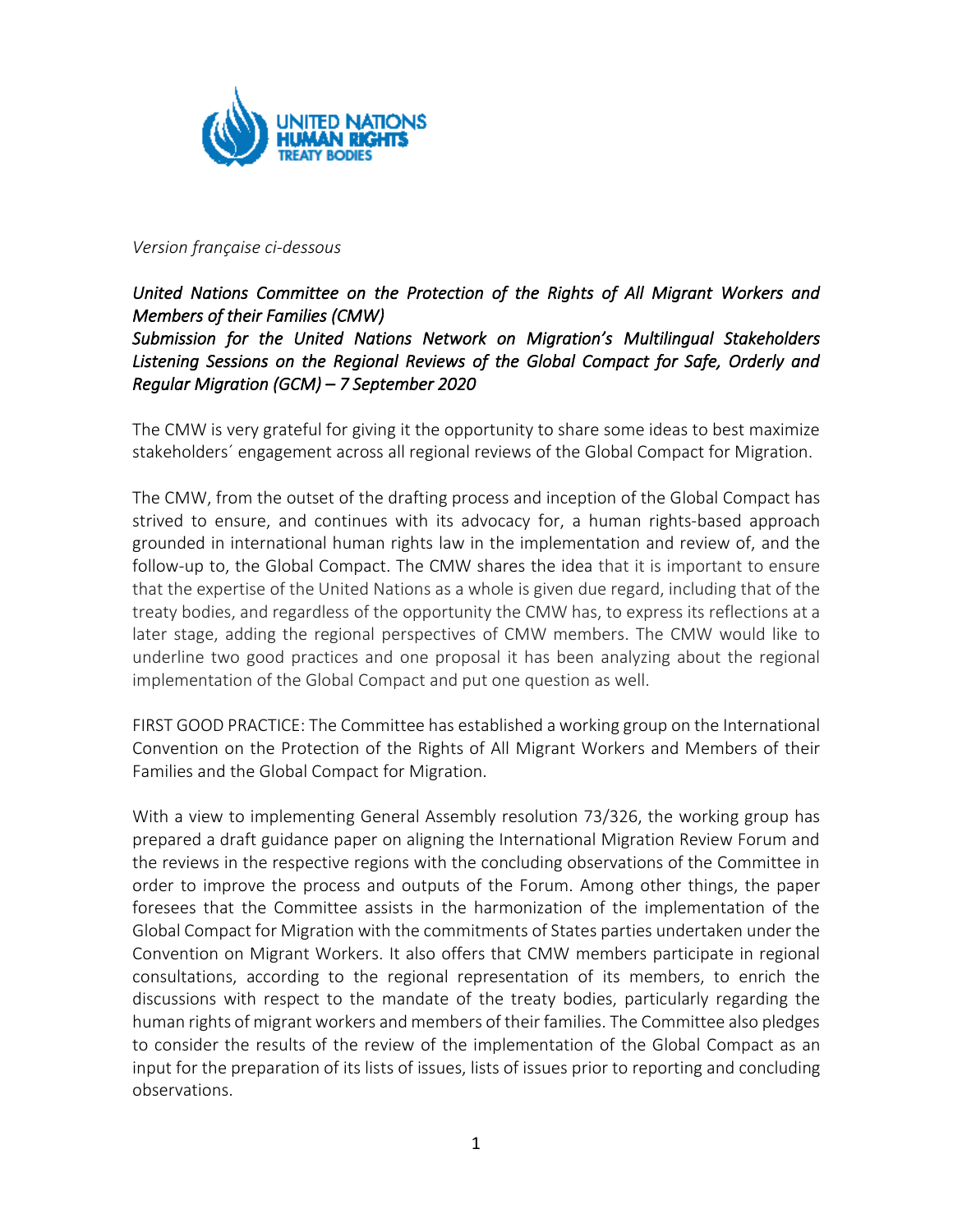

The Committee has already decided to include a standard paragraph in its concluding observations noting positively if the State party had voted in support of the Global Compact, and recommending that the State party work towards its implementation, ensuring full compliance with the Convention on Migrant Workers. The concluding observations of the Committee concerning the States parties to the Convention on Migrant Workers in the respective review regions of the Global Compact should thus be included in the online space of the GCM Knowledge Platform.

Committee members are also available to participate in relevant consultations and the sessions of the Forum themselves such as this one convened by the UN Network on Migration. Through such meetings, the working group will also facilitate exploring opportunities to ensure wider ratification of the Convention on Migrant Workers on the margins of the implementation of, and follow-up to, the Global Compact, and continue to coordinate the participation of Committee members in related events alongside the Special Rapporteur on the human rights of migrants.

Furthermore, the Committee is currently developing a general comment No. 5 (2020) on migrants' right to liberty and freedom from arbitrary detention. The general comment aims to provide guidance to States in fulfilling their obligations under the Convention on Migrant Workers, specifically in relation to article 16 of the Convention on the right to liberty and protection against arbitrary detention. Through the general comment, the Committee also seeks to provide guidance to States on implementing the Global Compact for Migration, and to other stakeholders on implementing initiatives to promote and protect human rights and to monitor compliance thereof.

The Committee's working group has also prepared a first draft of a comparative analysis of the Convention on Migrant Workers and the Global Compact, which the Committee may decide to develop into its next general comment and that could create synergies also for the implementation of the Global Compact and the regional reviews and the International Migration Review Forum.

SECOND GOOD PRACTICE: The CMW Committee considers as a good practice the efforts it has been making to implement the Global Compact at the regional levels along with the Global Alliance of National Human Rights Institution (GANHRI). There is a specific request in the Global Compact for national human rights institutions to participate in its implementation. Thus, the Committee has identified five aspects regarding which it partners with national human rights institutions to assist in the following, namely: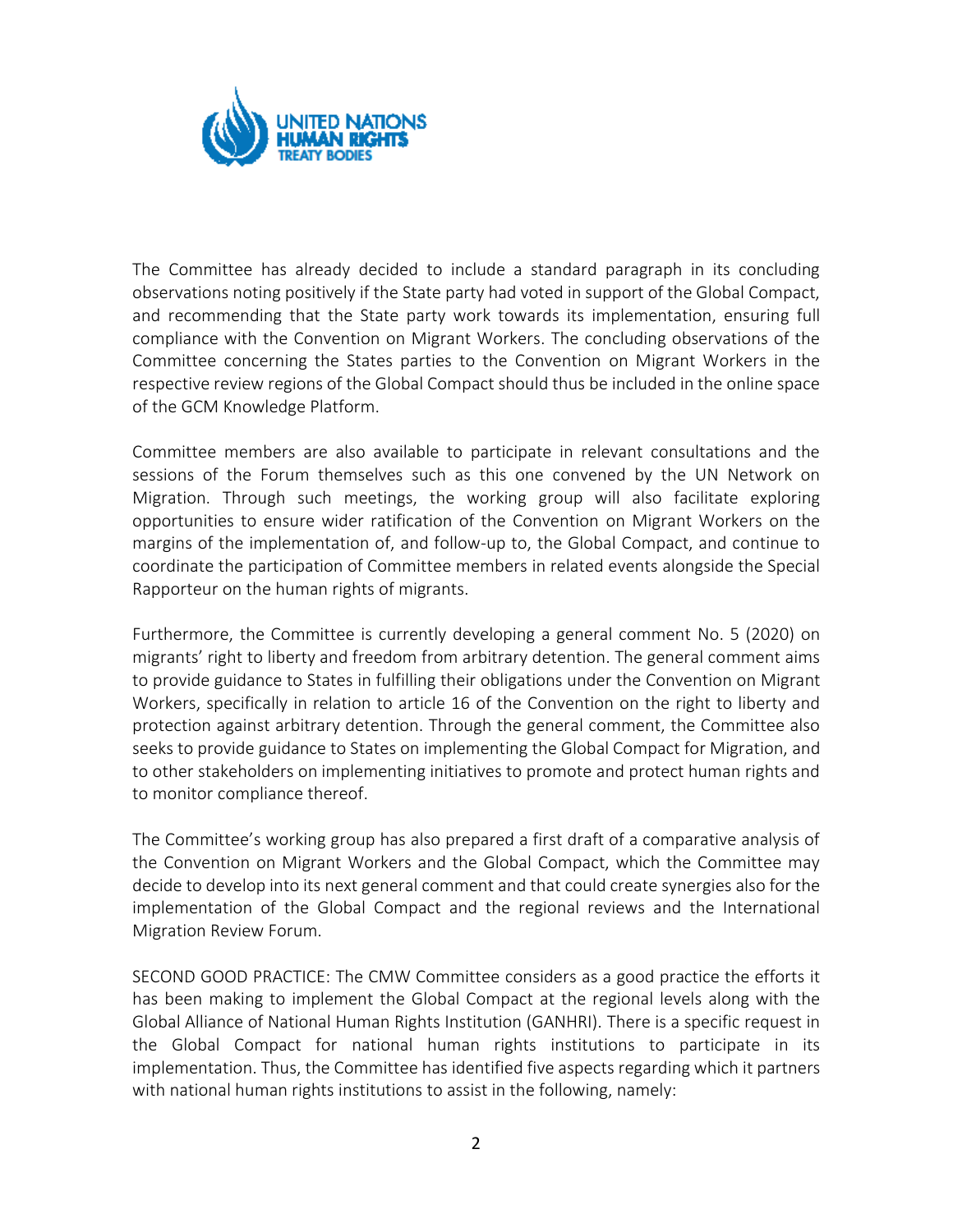

- $\checkmark$  Establish mechanisms to monitor and anticipate the development of risks and threats that might affect migration movements (objective 2.c of the GCM);
- $\checkmark$  Review relevant national procedures for border screening, individual assessment and interview processes to ensure due process at international borders and that all migrants are treated in accordance with international human rights law (objective 11.c);
- $\checkmark$  Establish gender-responsive and child-sensitive referral mechanisms, including improved screening measures and individual assessments at borders and places of first arrival (objective 12.c);
- $\checkmark$  Establish or mandate independent institutions at the national or local level, such as national human rights institutions, to receive, investigate and monitor complaints about situations in which migrants' access to basic services is systematically denied or hindered, facilitate access to redress, and work towards a change in practice (objective 15.d);
- $\checkmark$  Establish mechanisms to prevent, detect and respond to racial, ethnic and religious profiling of migrants by public authorities, as well as to systematic instances of intolerance, xenophobia, racism and all other multiple and intersecting forms of discrimination (objective 17.d).

Having identified these five aspects, the CMW has already drafted a Plan of Action to be discussed and approved by national human rights institutions. This is what the Committee considers as a first stage. The second one is currently being analysed and is related to how the CMW can support national human rights institutions taking ownership of the remainder of the relevant GCM content, focusing mainly on human rights.

A PROPOSAL: Universities are invaluable sources for implementing and concretizing any kind of ideas. They are very important stakeholders. The Model United Nations simulation that has been taking place for several years at different universities around the world is surely well-known. The Committee is convinced that alliances can be formed in this regard. Why does the CMW and the UN Network on Migration not launch an initiative for dedicating the contest for 2021 as the year for "The implementation of the GCM by universities". The Committee is almost certain that such a project will meet with great interest and win key universities on different continents.

ONE QUESTION: Finally, the CMW wants to mention one challenge it faces together with other stakeholders during these testing times and pose a related question. The challenge has to do with the Covid-19 pandemic. We know that at the time the Global Compact was drafted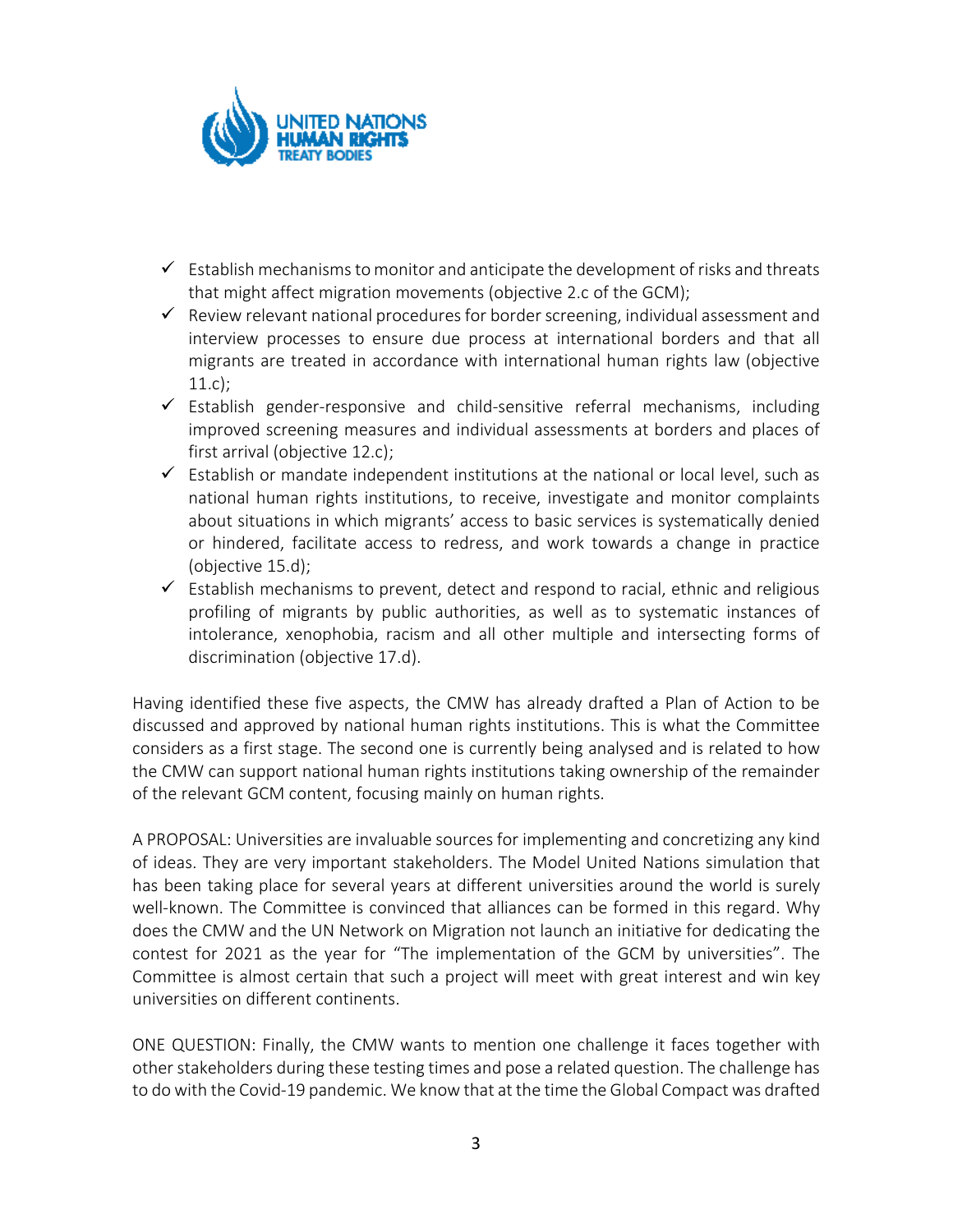

no one imagined, and it was impossible to foresee, what was about to come. Now that the world suffers from this disease, it cannot be avoided to recognize the increased vulnerability of migrants, including migrant workers and members of their families. Thus, the implementation of the Global Compact should take into account this situation – and it is certain that efforts are being undertaken to doing that – however, the Committee means that it is done in a way that relevant actions considered to be taken should be filtered under these circumstances. In order to do so, here comes the question, is it foreseen, and if so in what way, to establish a mechanism that includes this kind of concerns?

END

### *Le Comité pour la protection des droits de tous les travailleurs migrants et des membres de leur famille (CMW)*

## *Soumission pour le Réseau des Nations Unies sur les migrations* - *Sessions d'écoute multilingues des parties prenantes dans le cadre des examens régionaux du Pacte mondial pour des migrations sûres, ordonnées et régulières - 7 septembre 2020*

Le Comité est très reconnaissant de l'opportunité qui lui est donnée de partager quelques idées pour maximiser au mieux l'engagement des parties prenantes dans tous les examens régionaux du Pacte mondial pour des migrations sûres, ordonnées et régulières.

Le CMW, depuis le début du processus de rédaction et de la création du Pacte mondial, s'est efforcé d'assurer et continue son plaidoyer pour une approche fondée sur les droits de l'homme ancrée dans le droit international des droits de l'homme, dans la mise en œuvre et l'examen de, et le suivi, du Pacte mondial. Le Comité partage l'idée qu'il est important de veiller à ce que l'expertise de l'Organisation des Nations Unies dans son ensemble tienne dûment compte, y compris celle des organes conventionnels et quelle que soit la possibilité qui est offerte au Comité, d'exprimer ses réflexions ultérieurement ajoutant les perspectives régionales des membres du Comité. Le Comité souhaiterait souligner deux bonnes pratiques et une proposition qu'il a analysées au sujet de la mise en œuvre régionale du Pacte mondial et une question également.

PREMIÈRE BONNE PRATIQUE. Le Comité a créé un groupe de travail sur la Convention internationale sur la protection des droits de tous les travailleurs migrants et de leur famille et le Pacte mondial pour les migrations.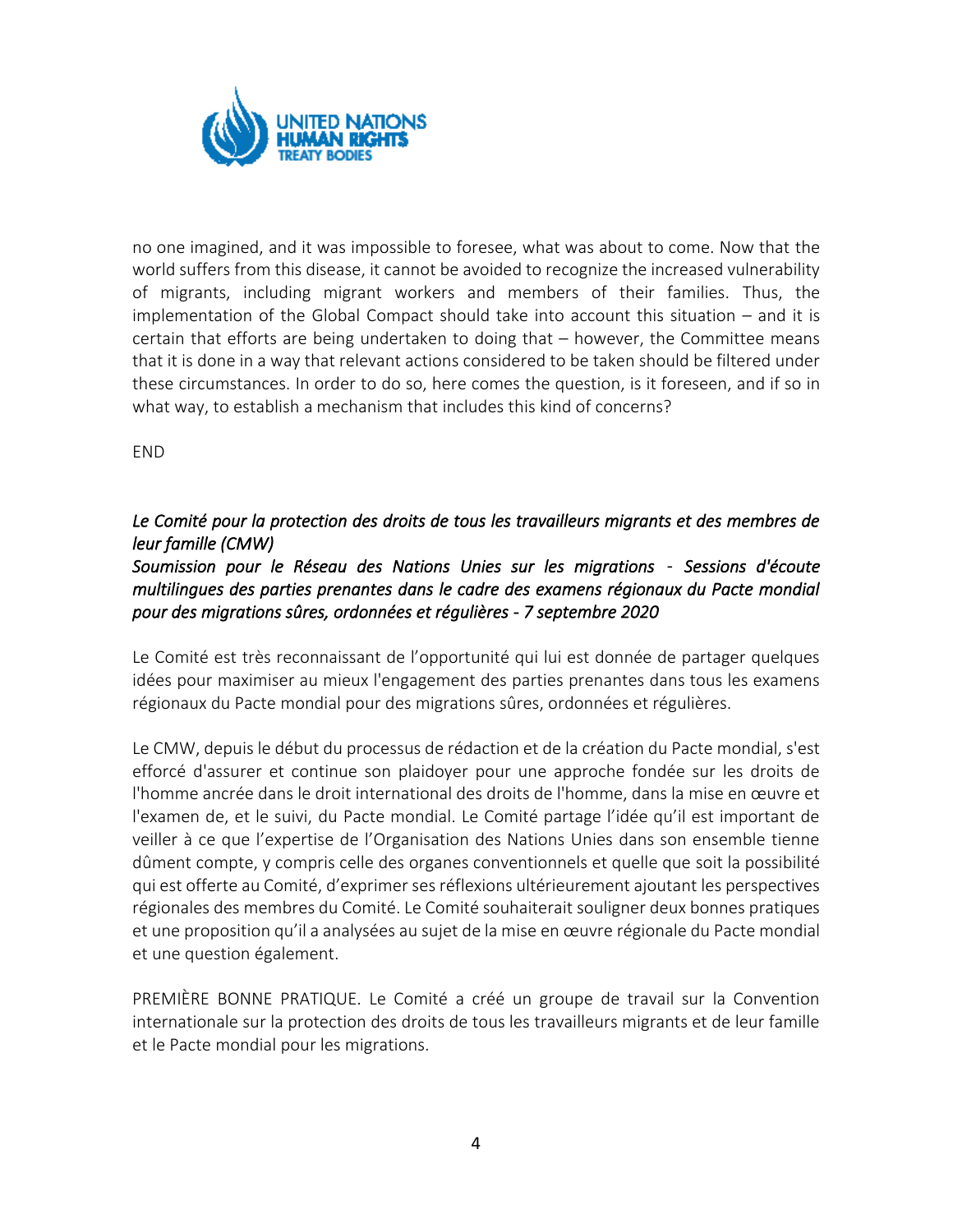

Afin de mettre en œuvre la résolution 73/326 de l'Assemblée générale, le groupe de travail a élaboré un projet de document d'orientation sur l'alignement du Forum d'examen des migrations internationales et des examens dans les régions respectives avec les observations finales du Comité afin d'améliorer le processus et les produits du Forum.

Parmi d'autres choses, le document prévoit que le Comité contribue à l'harmonisation de la mise en œuvre du Pacte mondial avec les engagements souscrits par les Etats parties dans la Convention sur les travailleurs migrants. Il propose également que les membres du Comité participent à des consultations régionales en fonction de la représentation régionale des membres, afin d'enrichir la discussion dans le champ d'application des organes de traités, en particulier concernant les droits de l'homme des travailleurs migrants et des membres de leur famille. Le Comité s'engage également à prendre en compte les résultats de l'examen de la mise en œuvre du Pacte mondial en tant que contribution à la préparation des Listes de points à traiter, Listes de points à traiter avant rédaction du rapport et Observations finales.

Le Comité a déjà décidé d'inclure un paragraphe standard dans ses observations finales notant positivement si l'État partie avait voté en faveur du Pacte mondial et recommandant à l'État partie d'œuvrer à sa mise en œuvre, en veillant au plein respect de la Convention sur les travailleurs migrants. Les observations finales du Comité concernant les États parties à la Convention concernant les travailleurs migrants dans les régions d'examen respectives du Pacte mondial devraient donc être incluses dans l'espace en ligne sur la plateforme de connaissances du Pacte. Les membres du Comité sont également disponibles pour participer aux consultations pertinentes et aux sessions du Forum eux-mêmes, comme celle-ci organisée par le Réseau des Nations Unies sur les migrations. Grâce à ces réunions, le groupe de travail facilitera également les opportunités pour assurer une ratification plus large de la Convention en marge de la mise en œuvre et du suivi du Pacte mondial, et continuera à coordonner la participation des membres du Comité à des évènements connexes parallèlement le Rapporteur spécial sur les droits de l'homme des migrants.

En outre, le Comité élabore actuellement une observation générale sur le droit à la liberté des travailleurs migrants et des membres de leur famille et le droit de ne pas être détenu arbitrairement. L'objectif principal de l'observation générale est de fournir aux États des orientations sur la manière de s'acquitter de leurs obligations au titre de la Convention sur les travailleurs migrants, en particulier de l'article 16 sur le droit à la liberté et à la protection contre la détention arbitraire. Par le biais de l'Observation générale, le Comité vise également à aider les États à mettre en œuvre le Pacte mondial sur les migrations et à aider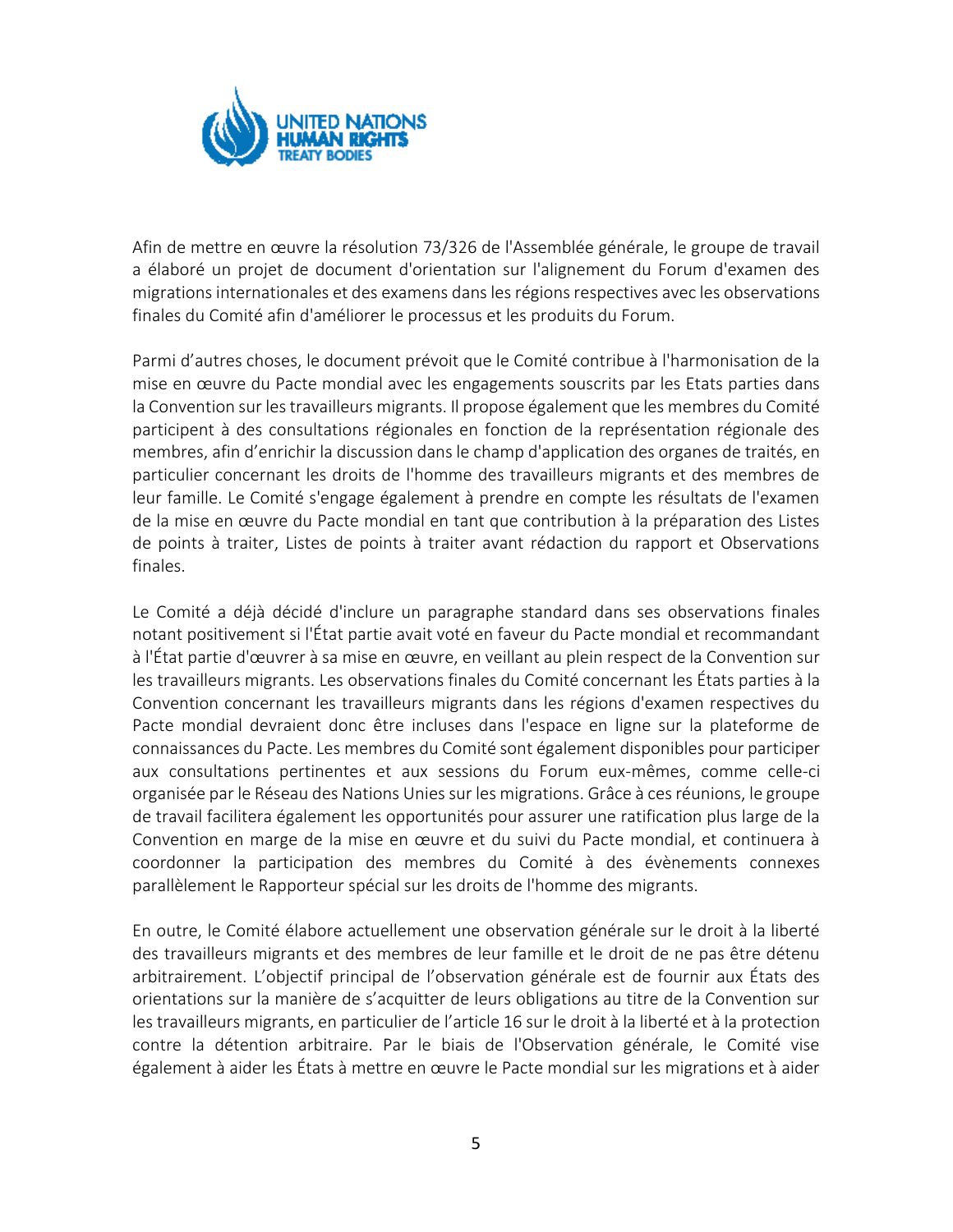

d'autres parties prenantes à mener des initiatives de promotion et de protection des droits de l'homme et mise en œuvre du Pacte

Le groupe de travail du Comité a également préparé un premier projet d'analyse comparative de la Convention sur les travailleurs migrants et du Pacte mondial, que le Comité pourrait décider de développer dans sa prochaine observation générale, ce qui pourrait également créer des synergies pour la mise en œuvre du Pacte mondial et revues et le Forum d'examen des migrations internationales.

DEUXIÈME BONNE PRATIQUE. Le Comité considère comme une bonne pratique ses efforts déployés dans la mise en œuvre du Pacte mondial au niveau régional avec l'Alliance mondiale des institutions nationales des droits de l'homme (GANHRI). Il y a une demande spécifique dans le Pacte mondial pour que les Instituts nationaux de droits de l'homme participent à sa mise en œuvre. Le Comité identifié cinq aspects dans lesquels les INDH sont appelés à collaborer avec lui, à savoir:

- ✓ Mettre en place des mécanismes de suivi et d'anticipation de l'évolution des risques et des menaces susceptibles d'affecter les mouvements migratoires (objectif 2.c du Pacte mondial) ;
- ✓ Examiner les procédures nationales pertinentes pour le contrôle aux frontières, l'évaluation individuelle et les processus d'entretiens pour garantir une procédure régulière aux frontières internationales et que tous les migrants soient traités conformément au droit international des droits de l'homme (objectif 11.c)
- $\checkmark$  Mettre en place des mécanismes d'orientation sensibles au genre et aux enfants, y compris des mesures de dépistage améliorées et des évaluations individuelles aux frontières et aux lieux de première arrivée (objectif 12.c)
- $\checkmark$  Créer ou mandater des institutions indépendantes au niveau national ou local, telles que les institutions nationales des droits de l'homme, pour recevoir, enquêter et suivre les plaintes concernant des situations dans lesquelles l'accès des migrants aux services de base est systématiquement refusé ou entravé, faciliter l'accès aux recours et travailler vers un changement de pratique (Objectif 15.d)
- ✓ Mettre en place des mécanismes pour prévenir, détecter et répondre au profilage racial, ethnique et religieux des migrants par les autorités publiques, ainsi qu'aux cas systématiques d'intolérance, de xénophobie, de racisme et de toutes les autres formes multiples et croisées de discrimination (Objectif 17.d).

Après avoir identifié ces cinq aspects, le Comité rédigé un plan d'action qui sera discuté et approuvé par les Instituts nationaux de droits de l'homme. C'est ce que le Comité entend par